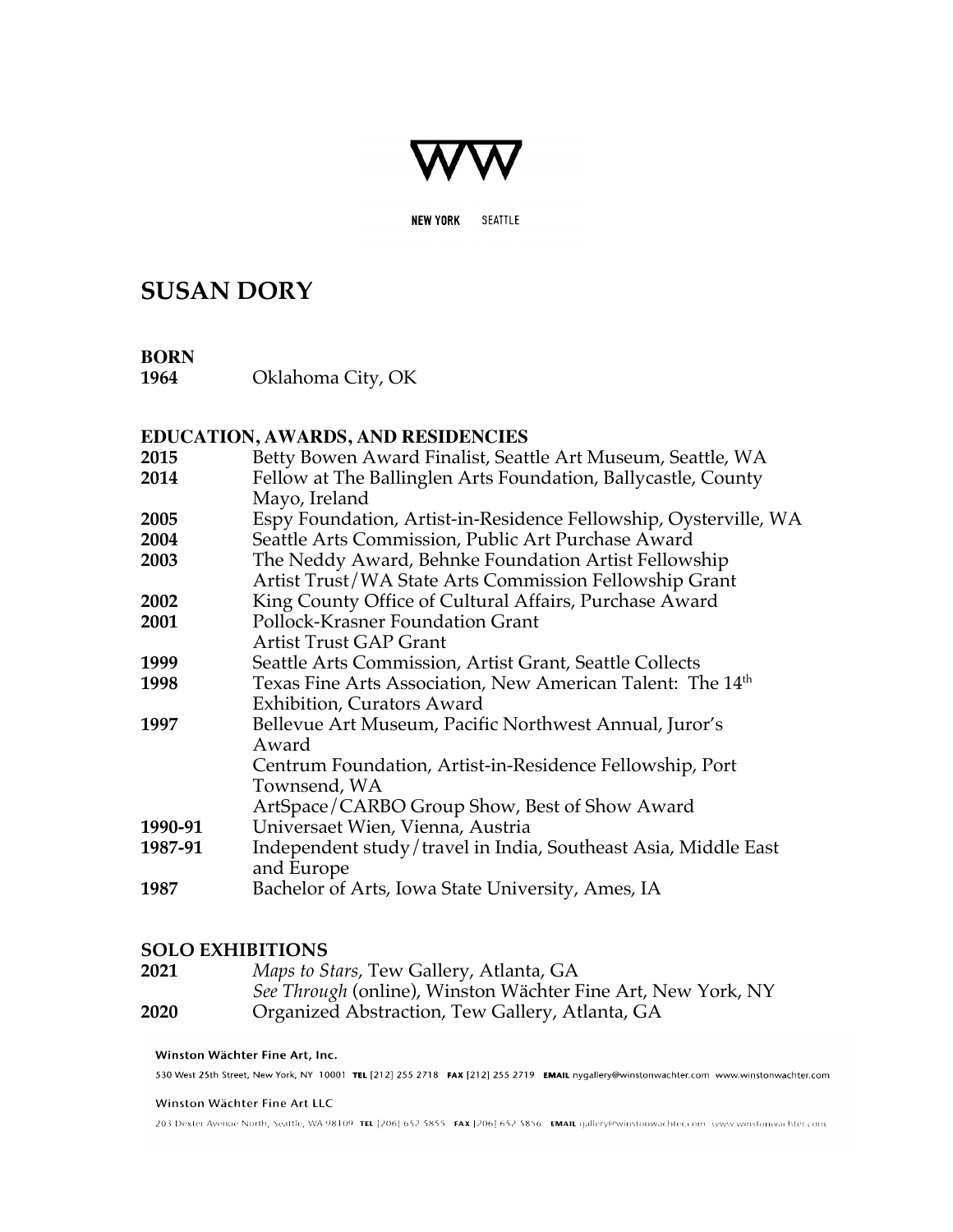|      | <i>Containment</i> (digital), Winston Wächter Fine Art, New York, NY |
|------|----------------------------------------------------------------------|
| 2019 | Exotic Mass, Winston Wächter Fine Art, Seattle, WA                   |
| 2018 | Vision Division, Winston Wächter Fine Art, New York, NY              |
| 2016 | Micromega, Winston Wächter Fine Art, Seattle, WA                     |
|      | Motherlode, Winston Wächter Fine Art, New York, NY                   |
| 2013 | Jetset, Guthrie Contemporary, New Orleans, LA                        |
|      | Petit Tableaux, Winston Wächter Fine Art, Seattle, WA                |
|      | New Paintings, Guthrie Contemporary, New Orleans, LA                 |
| 2012 | Persistent Mutualism, Winston Wächter Fine Art, New York, NY         |
|      | Contiguous, Winston Wächter Fine Art, Seattle, WA                    |
|      | Persistent Mutualism, Winston Wächter Fine Art, New York, NY         |
| 2010 | Polychrome, Winston Wächter Fine Art, Seattle, WA                    |
|      | New Paintings, Guthrie Contemporary, New Orleans, LA                 |
| 2009 | Schemata, Guthrie Contemporary, New Orleans, LA                      |
|      | The Shape of the Plan, Walker Contemporary, Boston, MA               |
| 2008 | Equipoise, Winston Wächter Fine Art, New York, NY                    |
| 2007 | Opsis, Winston Wächter Fine Art, Seattle, WA                         |
|      | New Paintings, Winston Wächter Fine Art, New York, NY                |
| 2006 | Sequence Bias, Winston Wächter Fine Art, Seattle, WA                 |
| 2002 | Shift, Howard House, Seattle, WA                                     |
| 2001 | TimeMotion, Catharine Clark Gallery, San Francisco, CA               |
| 2000 | Paintings, Howard House, Seattle, WA                                 |
| 1999 | Pansy, Catharine Clark Gallery, San Francisco, CA                    |
| 1998 | Hallwalls, Howard House, Seattle, WA                                 |
| 1996 | Wax Paintings, Equinox Gallery, Seattle, WA                          |
|      |                                                                      |

### **SELECTED GROUP EXHIBITIONS**

| 2021 | 25 <sup>th</sup> Anniversary Exhibition, Winston Wächter Fine Art, New York, NY |
|------|---------------------------------------------------------------------------------|
| 2020 | Cut Up: works by Rogan Brown, Susan Dory, Andreas Kocks, Tiffanie               |
|      | Turner, and Dustin Yellin, Winston Wächter Fine Art, Seattle, WA                |
|      | Power of Pastel: Soothing Effects of Color, Winston Wächter Fine Art,           |
|      | New York, NY                                                                    |
| 2017 | Group, Carneal Simmons, Dallas, TX                                              |
| 2016 | V2, American Painting Now, curated by Matthew Offenbacher, Seattle,             |
|      | WА                                                                              |
|      | Fiction (With Only Daylight Between Us), v2, Boecker Contemporary,              |
|      | Heidelberg, Germany and Corridor Projects, Dayton, OH                           |
|      | Out Of Site, King Street Station/Vital 5, Seattle, WA                           |
| 2015 | Miami Projects, Winston Wächter Fine Art, New York, NY                          |
|      | Remains to be Seen, Geoffrey Young Gallery, Great Barrington, MA                |
|      | If Not For You, Geoffrey Young Gallery, Great Barrington, MA                    |
| 2014 | Pop of Color: Group Show Featuring Christopher Boffoli, Susan Dory,             |
|      | Erich Woll, Tracy Rocca and Julie Speidel, Winston Wächter Fine Art,            |
|      |                                                                                 |

### Winston Wächter Fine Art, Inc. 530 West 25th Street, New York, NY 10001 TEL [212] 255 2718 FAX [212] 255 2719 EMAIL nygallery@winstonwachter.com www.winstonwachter.com

### Winston Wächter Fine Art LLC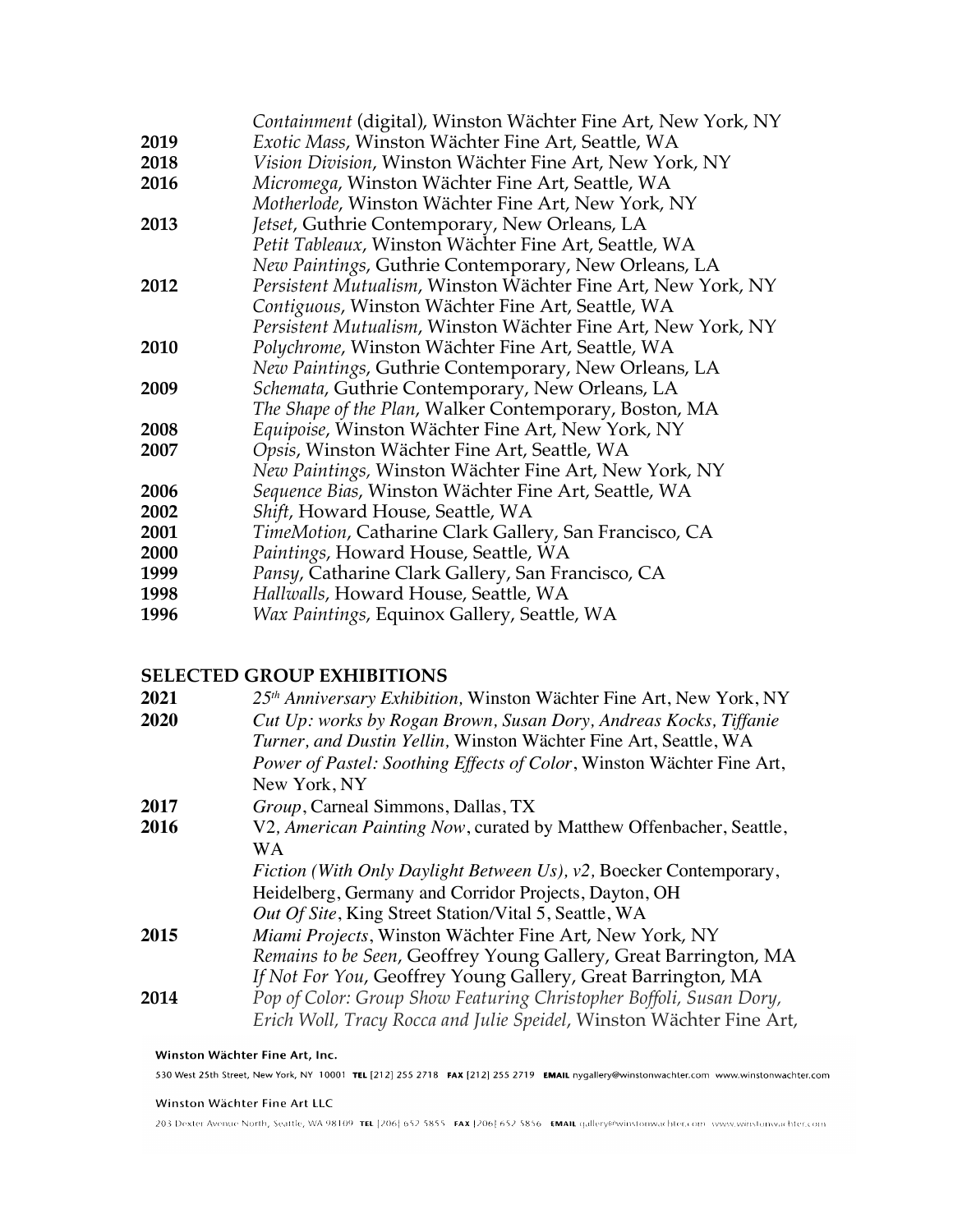|      | Seattle, WA                                                                        |
|------|------------------------------------------------------------------------------------|
| 2013 | New Selections, Winston Wächter Fine Art, Seattle, WA                              |
| 2012 | Petits Tableaux, Winston Wächter Fine Art, Seattle, WA                             |
| 2011 | Marked, Kittredge Art Gallery, University of Puget Sound,                          |
|      | Tacoma, WA                                                                         |
| 2010 | Neddy Artist Fellows, Tacoma Art Museum, Tacoma, WA                                |
| 2008 | Summer in Chelsea, Group Exhibition, Winston Wächter Fine Art,                     |
|      | New York, NY                                                                       |
|      | Summer Group Show, 212 Gallery, Aspen, CO                                          |
| 2007 | Northwest Biennial, Tacoma Art Museum, Tacoma, WA                                  |
| 2006 | Please do not touch, Group Exhibition, Winston Wächter Fine Art,                   |
|      | New York, NY                                                                       |
| 2005 | Aqua Art Miami, Winston Wächter Fine Art, Miami Beach, FL                          |
|      | Abstraction, Winston Wächter Fine Art, Seattle, WA                                 |
|      | A Decade of Excellence: Celebrating the Neddy Artist                               |
|      | Fellowship, Tacoma Art Museum, Tacoma, WA                                          |
|      | North by Northwest, Winston Wächter Fine Art, New York, NY                         |
|      | Paintings That Paint Themselves, or So it Seems, Kresge Art Museum,                |
|      | Michigan State University, East Lansing, MI                                        |
|      | Lucky 7, Winston Wächter Fine Art, Seattle, WA                                     |
| 2004 | Hidden Treasures, Nathan Laramendy Gallery, Ojai, CA                               |
|      | About the House, Howard House, Seattle, WA                                         |
|      | <i>Strata, Group Exhibition, Davidson Gallery, Seattle, WA</i>                     |
|      | YSA Group Exhibition, Howard House, Seattle, WA                                    |
| 2003 | Catharine Clark Gallery, Works on Paper, SCOPE Miami, FL                           |
|      | Surface Tension, Western Washington Gallery, University of                         |
|      | Western WA, Bellingham, WA traveling exhibit from origin at Mills                  |
|      | College, Oakland, CA                                                               |
|      | <i>New American 18, Arthouse, curated by Dominic Molon, Austin, TX</i>             |
|      | (award & catalog)                                                                  |
|      | 46 <sup>th</sup> Annual International Exhibit, San Diego Art Institute, curated by |
|      | Hugh M. Davies, San Diego, CA                                                      |
| 2002 | Breathing Room, Margaret Thatcher Projects, New York, NY                           |
|      | Cheap Thrills, Henry Art Gallery, University of Washington, Seattle,               |
|      | WA                                                                                 |
|      | Dreamy, Margaret Thatcher Projects, New York, NY                                   |
|      | Abstraction, Winston Wächter Fine Art, Seattle, WA                                 |
|      | Surface Tension, Mills College, Oakland, CA, curated by                            |
|      | Katie Crum traveling to Western Washington University,                             |
|      | Bellingham, WA, April                                                              |
|      | Contours: Extended Painting, Art Gallery of Greater Victoria,                      |
|      |                                                                                    |
|      | Victoria, BC, Canada, curated by Matthew Kangas & Lisa                             |
| 2001 | Baldissera (catalogue)<br>10, Catharine Clark Gallery, San Francisco, CA           |
|      |                                                                                    |
|      |                                                                                    |

Winston Wächter Fine Art, Inc. 530 West 25th Street, New York, NY 10001 TEL [212] 255 2718 FAX [212] 255 2719 EMAIL nygallery@winstonwachter.com www.winstonwachter.com

### Winston Wächter Fine Art LLC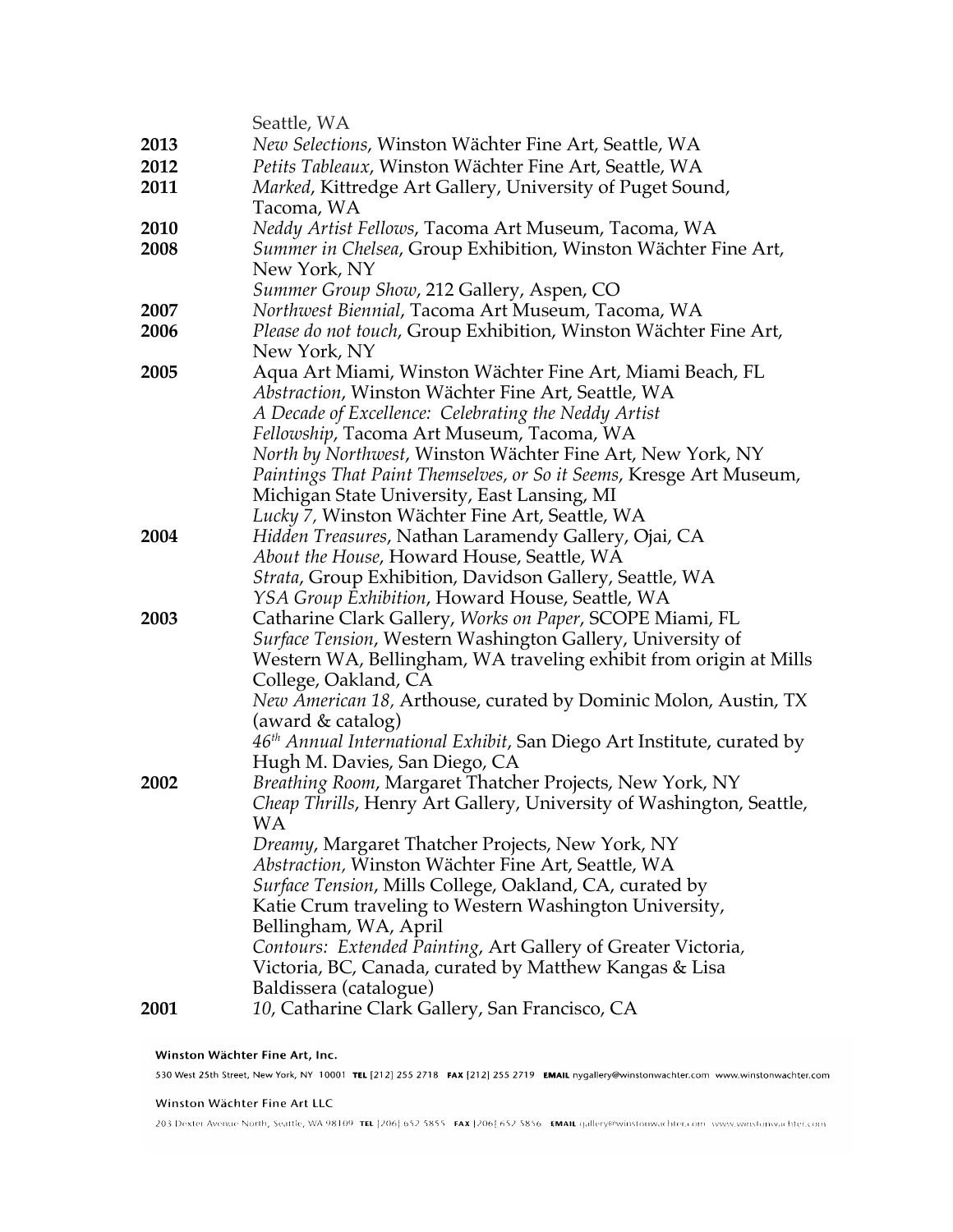|      | Lineformcolor: from Abstraction to Architecture, Howard House,<br>Seattle, WA                                    |
|------|------------------------------------------------------------------------------------------------------------------|
| 2000 | Summer Indulgence, Margaret Thatcher Projects, New York, NY<br>Group Show, Gensler & Associates, Los Angeles, CA |
|      | Northwest Annual, Bellevue Art Museum, curated by Brian Wallace,<br>Bellevue, WA                                 |
|      | Group Show, Rudolph Poissant Gallery, Houston, TX                                                                |
|      | Air Hockey, Howard House, Seattle, WA                                                                            |
| 1999 | Fresh Flowers, Bellevue Art Museum, curated by Brian                                                             |
|      | Wallace, Bellevue, WA                                                                                            |
|      | Northwest Annual, Bellevue Art Museum, curated by Jon                                                            |
|      | Tupper, Bellevue, WA                                                                                             |
|      | New American Talent: The Fourteenth Exhibition, Austin Museum of                                                 |
|      | Art, curated by Amada Cruz, Austin, TX (award & catalog)                                                         |
| 1998 | Northwest Annual, Bellevue Art Museum, curated by Brian                                                          |
|      | Wallace, Bellevue, WA                                                                                            |
|      | PONCHO Invitational Art Exhibition, SeaFirst Gallery, Seattle, WA                                                |
|      | Seattle Art Museum Rental Sales Gallery, Introductions, Seattle,                                                 |
|      | <b>WA</b>                                                                                                        |
| 1997 | Linda Cannon Gallery, Seattle, WA                                                                                |
|      | Inaugural Exhibition, Howard House, Seattle, WA                                                                  |
|      | Bellevue Art Museum, Northwest Annual, curated by Katharyn                                                       |
|      | Kanjo, Bellevue, WA                                                                                              |
| 1996 | C.A.R.B.O., Equinox Gallery, Seattle, WA<br>1st Annual Invitational, Equinox Gallery, Seattle, WA                |
| 1995 | Group Show, Galeria Potatohead, Seattle, WA                                                                      |
|      | Small Works, 619Gallery, Seattle, WA                                                                             |
|      | Northwest Annual, Bellevue Art Museum, Bellevue, WA                                                              |
|      |                                                                                                                  |

## **PUBLIC COLLECTIONS AND WORKS**

Ballinglen Arts Foundation, Ballycastel, Ireland Hewlett Packard, Plano, TX William Clements Jr. University Hospital, University of Texas, Dallas, TX Iberia Bank, New Orleans, LA King County Library System, Public Art Commission, Sammamish, WA TF Green International Airport, Public Art Commission, Warwick, RI Iberia Bank, Atlanta, GA Neiman Marcus, Bellevue, WA Tacoma Art Museum, Tacoma, WA Everett Events Center, Public Art Commission, Everett, WA Art in Embassy Program, Vientiane, Laos, US Embassy 4Culture Portable Works Collection King County Arts Commission, Public Art Award, Seattle, WA

Winston Wächter Fine Art, Inc. 530 West 25th Street, New York, NY 10001 TEL [212] 255 2718 FAX [212] 255 2719 EMAIL nygallery@winstonwachter.com www.winstonwachter.com

Winston Wächter Fine Art LLC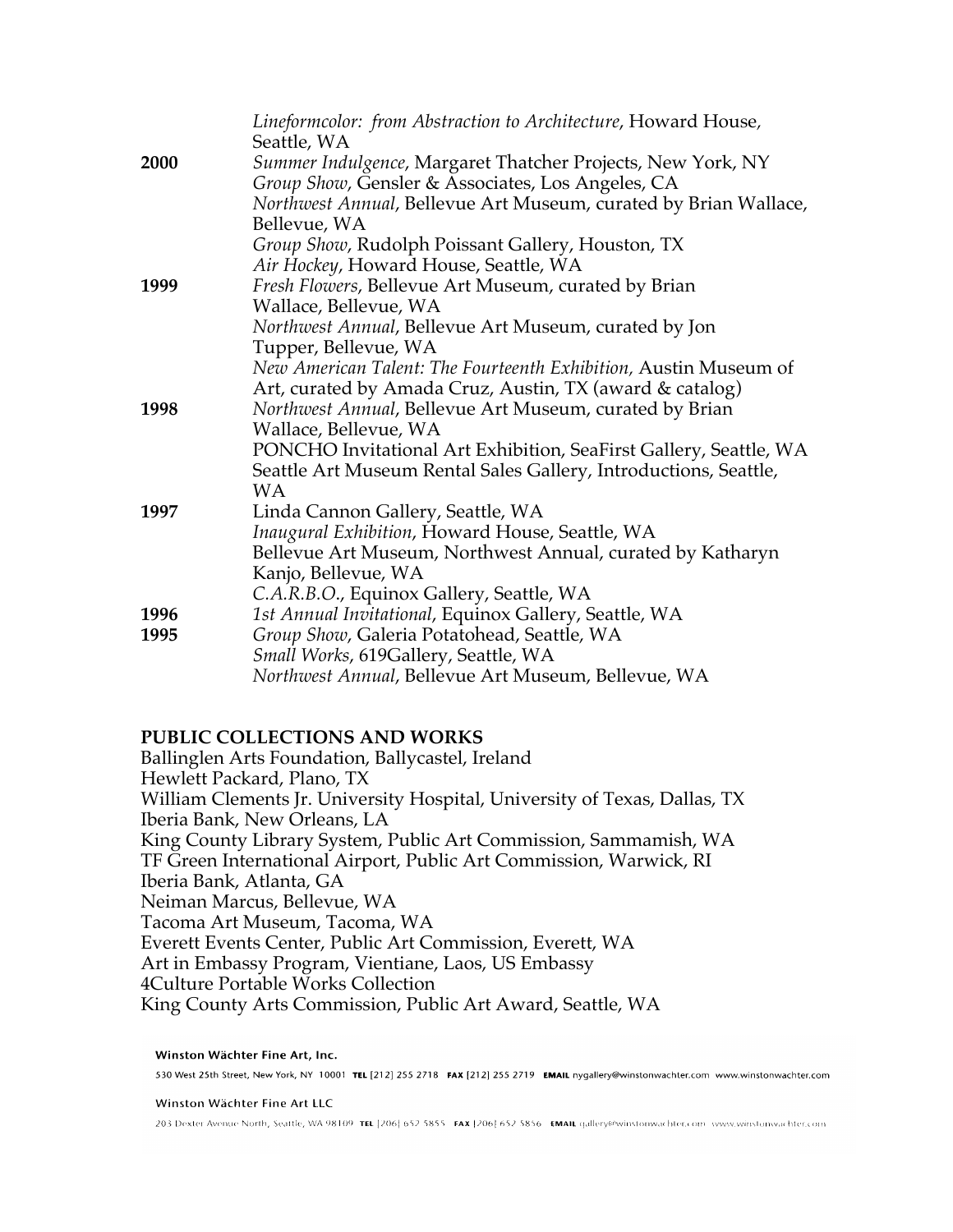Seattle Arts Commission, Seattle, WA Microsoft, Redmond, WA Vulcan Enterprises, Bellevue, WA W Hotel, Chicago City of Seattle Swedish Hospital, Seattle, WA Swedish Hospital, Issaquah, WA Nordstrom Headquarters, Seattle, WA Mandalay Bay, Las Vegas, NV Spa Resort Casino, Palm Springs, CA

### **BIBLIOGRAPHY**

| Keimig, Jasmine. "Previously Hanging Containment No. 11 By                                  |
|---------------------------------------------------------------------------------------------|
| Susan Dory at Winston Wächter," The Stranger, October 8, 2020.                              |
| Manitach, Amanda. "Band Above." City Arts Online. 22 April 2016.                            |
| Web. 27 May 2016. http://cityartsonline.com/articles/band-above.                            |
| "In a New Avatar." Blouin ArtInfo, The Americas Edition, Summer                             |
| 2015. Print.                                                                                |
| Allen, Libby, "Finding Nostalgia Through Color." Art New Orleans                            |
| Magazine, 2012. Print.                                                                      |
| Graves, Jen. "Art in Transit." The Stranger, March, 2012. Print.                            |
| Art Ltd., Cover Image and review, March/April 2012.                                         |
| Ponnekanti, Rosemary. "Patterns, Prints and Paint at Kittredge."                            |
| The News Tribune. 01 Jan. 2011. Web. 04 Mar. 2011.                                          |
| <http: 01="" 19="" 2011="" arts="" blog.thenewstribune.com="" free-arts-<="" td=""></http:> |
| month-patterns-prints-and-paint-at-kittredge/#ixzz1FUMgXTJN>.                               |
| "Interview with Susan Dory." Interview by Elise Richman.                                    |
| Artpugetsound New Podcast Weblog. Podbean Podcast Site, 1 Mar.                              |
| 2011. Web. 04 Mar. 2011. < http://artpugetsound.podbean.com/>.                              |
| Guppy, Nancy. "Art Zone." Art Zone. Seattle Channel. Cable                                  |
| Channel 21, Seattle, WA, 5 Feb. 2010. Television.                                           |
| Hackett, Regina. "Susan Dory - the Pulse of Electronic Color."                              |
| Another Bouncing Ball: Regina Hackett Takes Her Art to Go.                                  |
| ARTSJOURNAL, 21 Jan. 2010. Web. 02 Mar. 2011.                                               |
| -http://www.artsjournal.com/anotherbb/2010/01/susan-dory---                                 |
| the-pulse-of-elec.html>.                                                                    |
| Kronick, Julie. "The Curator's Eye". City Arts Oct. 2009. Print.                            |
| "Pop Goes the West." Vivre Voyager Summer 2008. Print.                                      |
| Rowe, Lindsey. "Artists We Love." Seattle, Homes and Lifestyles Apr.                        |
| 2008. Print.                                                                                |
| Kangas, Matthew. "Creating and Enjoying Art for the Sake of Art."                           |
| The Seattle Post-Intelligencer Jan. 2006. Print.                                            |
|                                                                                             |

#### Winston Wächter Fine Art, Inc.

530 West 25th Street, New York, NY 10001 TEL [212] 255 2718 FAX [212] 255 2719 EMAIL nygallery@winstonwachter.com www.winstonwachter.com

#### Winston Wächter Fine Art LLC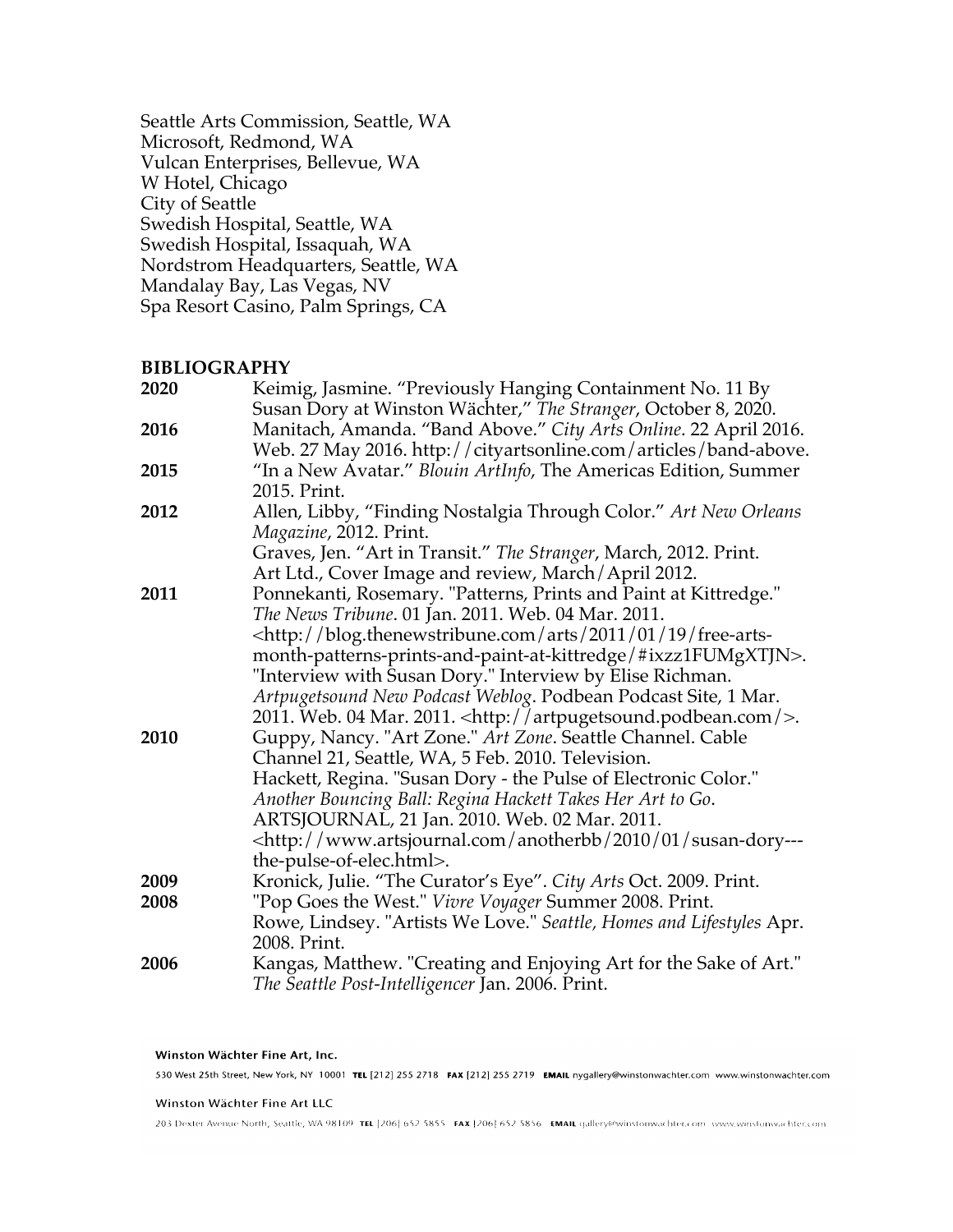|      | Hackett, Regina. "Susan Dory's Grids Set Their Own Rhythm." The<br>Seattle Post-Intelligencer 27 Jan. 2006. Print.                     |
|------|----------------------------------------------------------------------------------------------------------------------------------------|
| 2003 | Kangas, Matthew. "Young Stars and Abstract Strives Captivate in                                                                        |
|      | New Group Shows." The Seattle Times 12 Dec. 2003. Print.                                                                               |
|      | Hackett, Regina. "YSA." The Seattle Post-Intelligencer 12 Dec. 2003.                                                                   |
|      | Print.                                                                                                                                 |
| 2002 | Johnson, Ken. "Dreamy." The New York Times 26 Apr. 2006. Print.                                                                        |
|      | Thompson, Sandy. "Surface Tension at Mills College." Artweek Apr.                                                                      |
|      | 2002. Print.                                                                                                                           |
|      | DeVuono, Francis. "Abstraction at Winston Wächter Fine Art."                                                                           |
|      | Artweek Apr. 2002. Print.                                                                                                              |
|      | Kangas, Matthew. "Abstraction." The Seattle Times Jan. 2002. Print.                                                                    |
| 2001 | Golonu, Berin. "Jil Weinstock and Susan Dory." Artweek Jan. 2001.                                                                      |
|      | Print.                                                                                                                                 |
| 2000 | Kangas, Matthew. "Susan Dory at Howard House." Art in America                                                                          |
|      | June 2001. Print.                                                                                                                      |
|      | Kangas, Matthew. "Four Young Artists Embraced the Pleasures of                                                                         |
|      | the Abstract World." The Seattle Times 14 Apr. 2000. Print.                                                                            |
|      | Hackett, Regina. "Stream of Fluid Abstraction Connects Engaging                                                                        |
|      | Works by Trio of Local Artists." The Seattle Post-Intelligencer 21 Apr.                                                                |
|      | 2000. Print.                                                                                                                           |
|      | Fredrickson, Eric. "Art Bio." The Stranger [Seattle] 6-12 Apr. 2000.                                                                   |
|      | Print.                                                                                                                                 |
|      | Sims, Lowry. New American Paintings. 1999/2000 ed. Vol. Dec/Jan.                                                                       |
|      | Open Studio. 2000, Print.                                                                                                              |
| 1999 | Hackett, Regina, "Northwest Annual at BAM is Nice Surprise,"                                                                           |
|      | Seattle Post Intelligencer, July                                                                                                       |
|      | Rose, Cynthia. "Air Hockey." The Seattle Times 2 Dec. 1999. Print.<br>Hackett, Regina. "Northwest Annual at BAM Is Nice Surprise." The |
|      | Seattle Post-Intelligencer July 1999. Print.                                                                                           |
|      | Kangas, Matthew. "BAM NW Annual." The Seattle Times June 1999.                                                                         |
|      | Print.                                                                                                                                 |
| 1998 | Kangas, Matthew. "Bold in Bellevue." The Seattle Times June 1998.                                                                      |
|      | Print.                                                                                                                                 |
|      | Kangas, Matthew. "SAM's RSG Offers Sales." The Seattle Post-                                                                           |
|      | Intelligencer July 1998. Print.                                                                                                        |
| 1997 | Bell, Clare. New American Paintings. 1997 ed. Vol. Oct/Nov. Open                                                                       |
|      | Studio, 1997. Print.                                                                                                                   |
|      | Kangas, Matthew. "Pleasant Changes Enrich BAM." The Seattle                                                                            |
|      | Times July 1997. Print.                                                                                                                |
|      | Updike, Robin. "Bellevue Annual Sparks Vitality of Art Scene." The                                                                     |
|      | Seattle Times June 1997. Print.                                                                                                        |
| 1996 | Bryant, Elizabeth. "Six of One, Half Dozen of the Other." Art Access                                                                   |
|      | Dec. 1996. Print.                                                                                                                      |

Winston Wächter Fine Art, Inc. 530 West 25th Street, New York, NY 10001 TEL [212] 255 2718 FAX [212] 255 2719 EMAIL nygallery@winstonwachter.com www.winstonwachter.com

### Winston Wächter Fine Art LLC